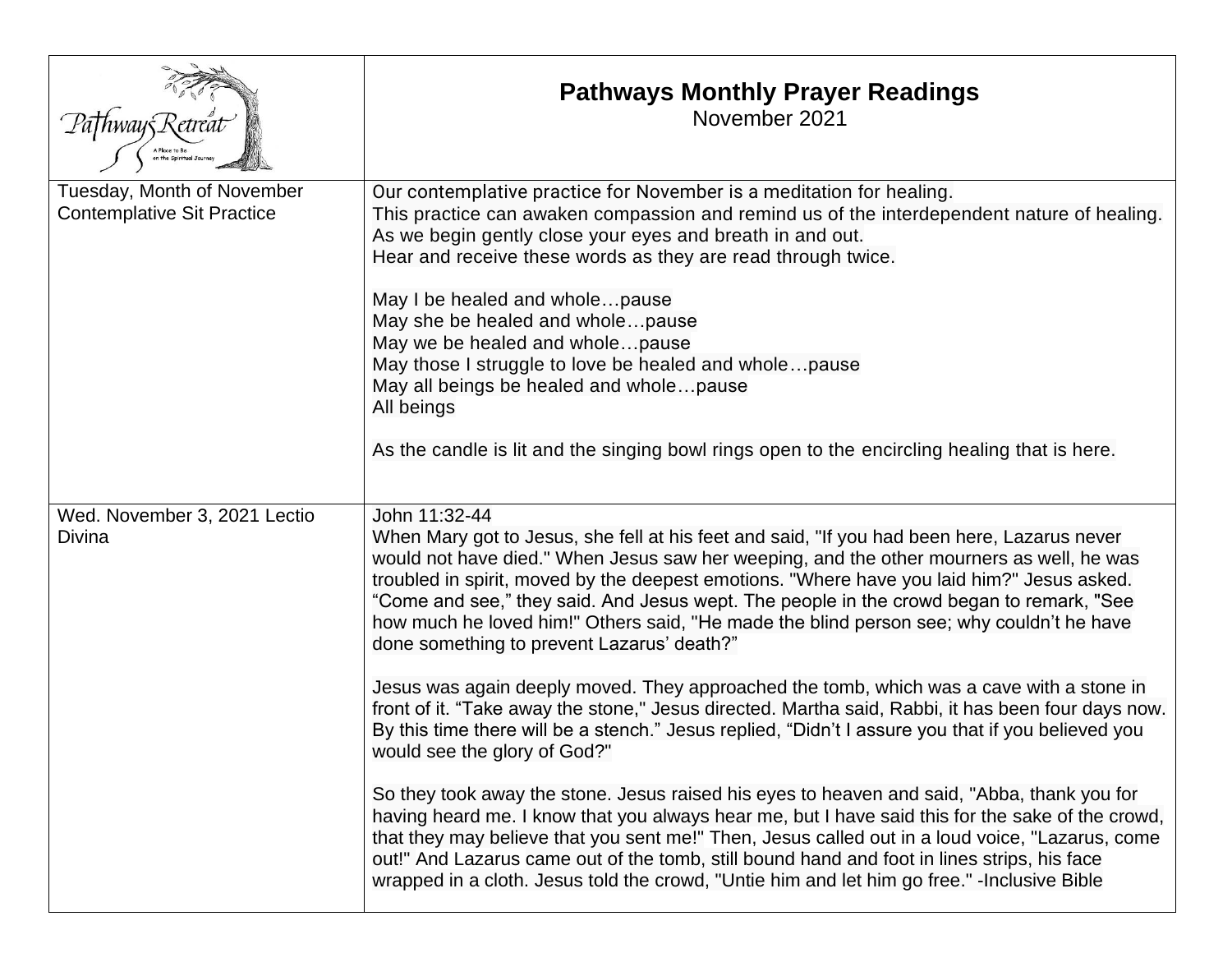| Thur. November 4, 2021  | Psalm 24                                                     |
|-------------------------|--------------------------------------------------------------|
| <b>Centering Prayer</b> | Fling wide the gates, open ancient doors,                    |
|                         | and the Glorious Liberator will come in!                     |
|                         | Who is this Glorious Liberator?                              |
|                         | YHWH, strong and mighty,                                     |
|                         | YHWH, victorious in battle!                                  |
|                         | Fling wide the gates,                                        |
|                         | open the ancient doors,                                      |
|                         | and the Glorious Liberator will come in!                     |
|                         | Who is this "Glorious Liberator?"                            |
|                         | YHWH Sabaoth is our Glorious Liberator! - Inclusive Bible    |
| Wed. November 10, 2021  | Use Psalm 16                                                 |
| Lectio Divina           |                                                              |
| Thur. November 11, 2021 | Psalm 16: 1-2, 5-11                                          |
| <b>Centering Prayer</b> | O God, keep me safe-<br>You are my refuge!                   |
|                         | I said to YHWH, "You are my God;                             |
|                         | There is nothing good for me apart from you."                |
|                         |                                                              |
|                         | $5 - 11$                                                     |
|                         | You, YHWH, are all that I have,                              |
|                         | You are my food and drink.                                   |
|                         | My life is safe in your hands.                               |
|                         | Within the boundaries you set for me                         |
|                         | there are nothing but pleasant places!                       |
|                         | What a delightful inheritance I have!                        |
|                         | I'm always aware of your presence;                           |
|                         | You are right by my side,                                    |
|                         | and nothing can shake me.                                    |
|                         | My heart is happy and my tongue sings for joy;               |
|                         | I feel completely safe with you                              |
|                         | because you won't abandon me to the Grave;                   |
|                         | You won't let your loved one see decay.                      |
|                         | You show me the path to Life;                                |
|                         | your presence fills me with joy                              |
|                         | and by your side I find enduring pleasure. - Inclusive Bible |
|                         |                                                              |
|                         |                                                              |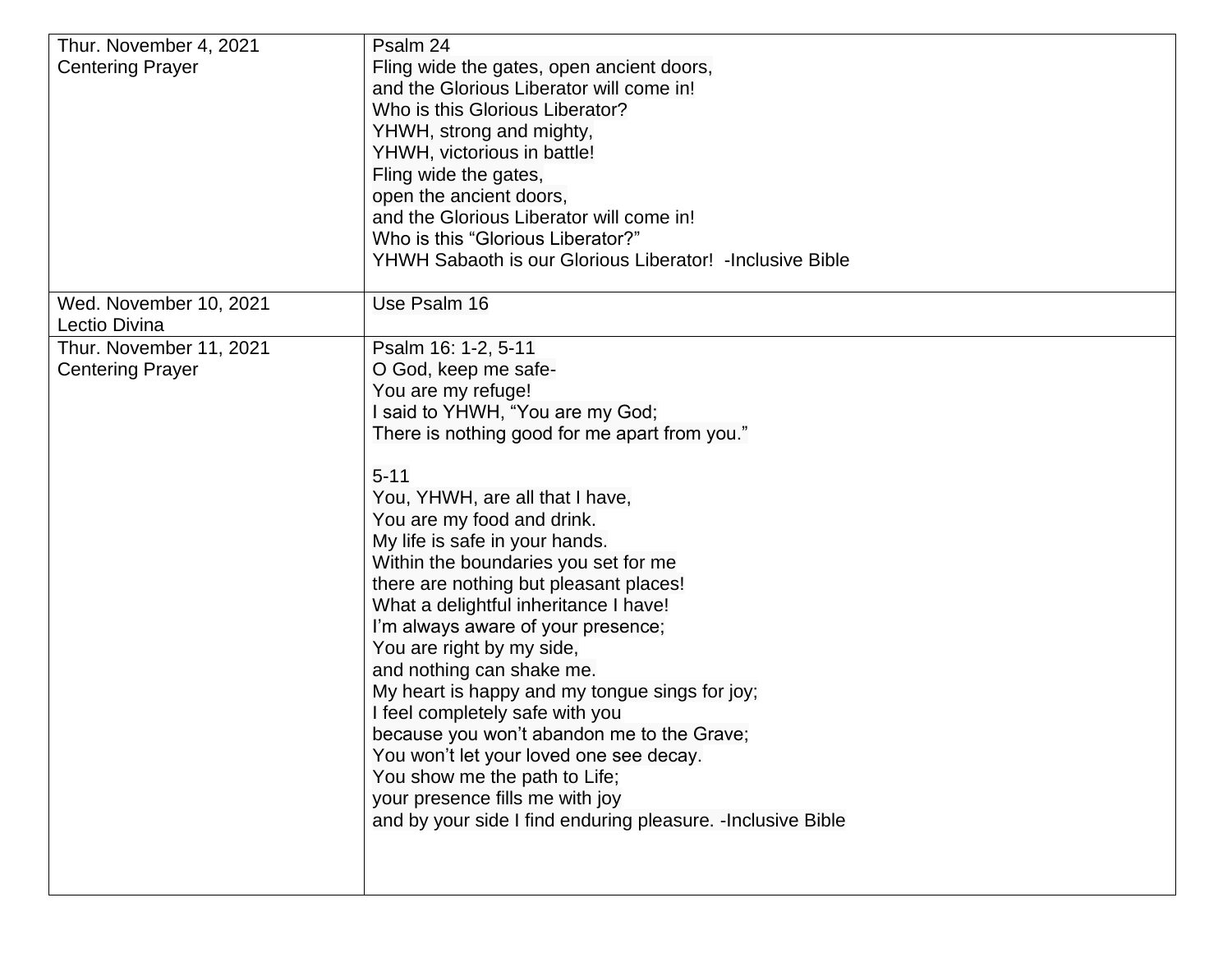| Wed. November 17, 2021         | Revelation 1:4b-8                                                                                                                                                                                                                                                                                                                                                                                                                                                                                                                                                                                                                                                                                                                                                                                |
|--------------------------------|--------------------------------------------------------------------------------------------------------------------------------------------------------------------------------------------------------------------------------------------------------------------------------------------------------------------------------------------------------------------------------------------------------------------------------------------------------------------------------------------------------------------------------------------------------------------------------------------------------------------------------------------------------------------------------------------------------------------------------------------------------------------------------------------------|
| Lectio Divina                  | From John, to the seven churches in Asia:                                                                                                                                                                                                                                                                                                                                                                                                                                                                                                                                                                                                                                                                                                                                                        |
| Christ the King Sunday Nov. 21 | Grace and peace to you from the One who is, who was, and who is to come,<br>from the seven spirits before the throne, and from Jesus Christ, the faithful witness,<br>the Firstborn from the dead, sovereign of the ruler of the earth.<br>To Christ- who loves us, and who has freed us from our sins by the shedding of blood,<br>and who has made us to be a kingdom of priests to serve our God and Creator-<br>to Jesus Christ be glory and power forever and ever! Amen.<br>Look! Christ is coming with the clouds;<br>for every eye will see,<br>even those who pierced Jesus,<br>and all the peoples of the earth<br>will mourn over Christ.<br>So be it! Amen.<br>"I am the Alpha and the Omega," says our God, "who is, who was and who is to come, the<br>Almighty." -Inclusive Bible |
|                                |                                                                                                                                                                                                                                                                                                                                                                                                                                                                                                                                                                                                                                                                                                                                                                                                  |
| Thur. November 18, 2021        | Psalm 93                                                                                                                                                                                                                                                                                                                                                                                                                                                                                                                                                                                                                                                                                                                                                                                         |
| <b>Centering Prayer</b>        | YHWH reigns, robed in splendor!                                                                                                                                                                                                                                                                                                                                                                                                                                                                                                                                                                                                                                                                                                                                                                  |
|                                | You are robed, YHWH, and armed with strength.<br>The world stands firm and cannot be moved;                                                                                                                                                                                                                                                                                                                                                                                                                                                                                                                                                                                                                                                                                                      |
|                                | your throne stands firm from ages past;                                                                                                                                                                                                                                                                                                                                                                                                                                                                                                                                                                                                                                                                                                                                                          |
|                                | from eternity you exist.                                                                                                                                                                                                                                                                                                                                                                                                                                                                                                                                                                                                                                                                                                                                                                         |
|                                | The seas are shouting, YHWH-                                                                                                                                                                                                                                                                                                                                                                                                                                                                                                                                                                                                                                                                                                                                                                     |
|                                | The seas raise their voices;                                                                                                                                                                                                                                                                                                                                                                                                                                                                                                                                                                                                                                                                                                                                                                     |
|                                | The seas shout with ponding waves.                                                                                                                                                                                                                                                                                                                                                                                                                                                                                                                                                                                                                                                                                                                                                               |
|                                | Stronger than the thunder of the great waters,                                                                                                                                                                                                                                                                                                                                                                                                                                                                                                                                                                                                                                                                                                                                                   |
|                                | mightier than the breakers of the sea,                                                                                                                                                                                                                                                                                                                                                                                                                                                                                                                                                                                                                                                                                                                                                           |
|                                | mightiest of all is YHWH!                                                                                                                                                                                                                                                                                                                                                                                                                                                                                                                                                                                                                                                                                                                                                                        |
|                                | Your reign was made known from of old;                                                                                                                                                                                                                                                                                                                                                                                                                                                                                                                                                                                                                                                                                                                                                           |
|                                | the holy ones praise you in your Temple,                                                                                                                                                                                                                                                                                                                                                                                                                                                                                                                                                                                                                                                                                                                                                         |
|                                | YHWH, for days without end. - Inclusive Bible                                                                                                                                                                                                                                                                                                                                                                                                                                                                                                                                                                                                                                                                                                                                                    |
| Wed. November 24, 2021 Lectio  | Jeremiah 33:14-16                                                                                                                                                                                                                                                                                                                                                                                                                                                                                                                                                                                                                                                                                                                                                                                |
| Moving toward Advent 1         | The days are surely coming, says YHWH,                                                                                                                                                                                                                                                                                                                                                                                                                                                                                                                                                                                                                                                                                                                                                           |
|                                | when I will bestow on Israel and Judah all the blessings I promised them.                                                                                                                                                                                                                                                                                                                                                                                                                                                                                                                                                                                                                                                                                                                        |
|                                | In those days and at that time I will raise up a righteous branch from the line of David,                                                                                                                                                                                                                                                                                                                                                                                                                                                                                                                                                                                                                                                                                                        |
|                                | who will bring justice and integrity to the land.                                                                                                                                                                                                                                                                                                                                                                                                                                                                                                                                                                                                                                                                                                                                                |
|                                | In those days Judah will be safe and Jerusalem will be secure.                                                                                                                                                                                                                                                                                                                                                                                                                                                                                                                                                                                                                                                                                                                                   |
|                                | They will call the land, "YHWH is our Justice." -Inclusive Bible                                                                                                                                                                                                                                                                                                                                                                                                                                                                                                                                                                                                                                                                                                                                 |